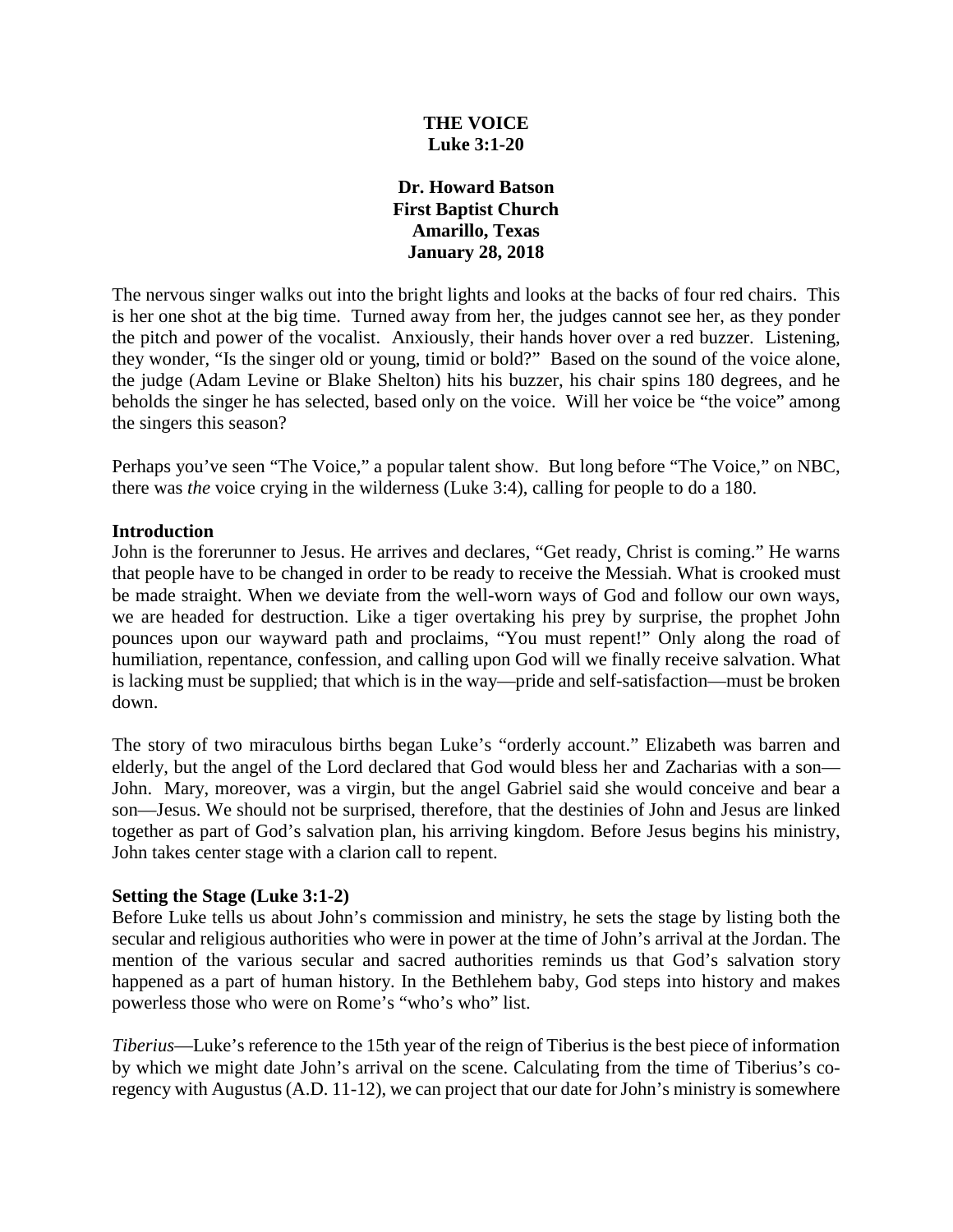around A.D. 26-27. The mention of Tiberius's name, along with other Roman rulers, reminds us that the Roman Empire ruled the day.

*Pilate*—Pilate's power was exercised as the prefect of Judea from A.D. 26-36. As such, he was responsible for all aspects of the Roman administration of the province. Known for his cruelty and excessive use of violence, Pilate was suspended from office in A.D. 37 and practically disappears from recorded history.

*The Herods*—The first Herod mentioned here is Herod Antipas (son of Herod the Great), the tetrarch of Galilee. Herod Antipas ruled over Galilee and Perea from 4 B.C. to A.D. 29. Tetrarch was a title used in the first century for a petty prince. The second Herod named is Philip, tetrarch of the region of Ituraea and Trachonitis. Being less ambitious than his brothers, Philip (also a son of Herod the Great) received only minor territories. He ruled until his death in A.D. 34.

*Lysanias*—Lysanias was fairly insignificant and was out of office by A.D. 37. Given his paucity of power, many scholars are surprised to find his name included among the Roman rulers.

*Annas and Caiaphas*—Having set forth the secular powers of the day, Luke now moves to the sacred. Annas was high priest from A.D. 6-15. He was followed, moreover, by five of his sons, his son-in-law Joseph Caiaphas (A.D. 18-37), and perhaps even a grandson. Therefore, while Caiaphas is the high priest of record when John and Jesus arrive on the scene, Annas seems to be high priest in reality, "puppeteering" the parade of relatives through the high priestly office.

We should observe two insights concerning Luke's catalog of corrupt, worldly power brokers who were reigning over their individual realms when God begins to move in human history by the proclamation of John and the presence of Jesus. First, this list may be representative and interpretative of Mary's song in Luke 1:52-53. As she learned about the pending arrival of our Lord, she declared, "He has brought down rulers from their thrones, and exalted those who were humble. He has filled the hungry with good things; and sent away the rich empty-handed." Fulfilling Mary's insightful and prophetic proclamation, it is shocking that few today (2,000 years later) could identify Lysanias or even Tiberius, but millions upon millions know the name of Jesus and that of his forerunner, John. Secondly, with a stroke of narrative foreshadowing, Luke has now introduced us to four future characters who will play a role in the passion (crucifixion and resurrection) of our Christ—Pilate, Herod, Annas, and Caiaphas.

We cannot miss the most powerful statement of the opening verses, "…the word of God came to John…." John does not arrive as a scribe who interprets the word of God but, rather, as a prophet who preaches directly for God, announcing God's impending judgment. Luke already told us in Zacharias' prophecy that the child born to Elizabeth would "be called the prophet of the Most High, for [he] will go before the Lord to prepare His ways" (1:76).

This menu of men of power sets the stage for the arrival of John the Baptist; Luke now takes us beyond the powers to the place, "in the wilderness." As opposed to those who were in the palaces, John finds his place in the wilderness. The word "wilderness" would refer to an uninhabited region. Jerome Murphy O'Connor concluded, "John did not choose this area simply because it had an available water supply or because of the symbolism of the wilderness but because he wanted to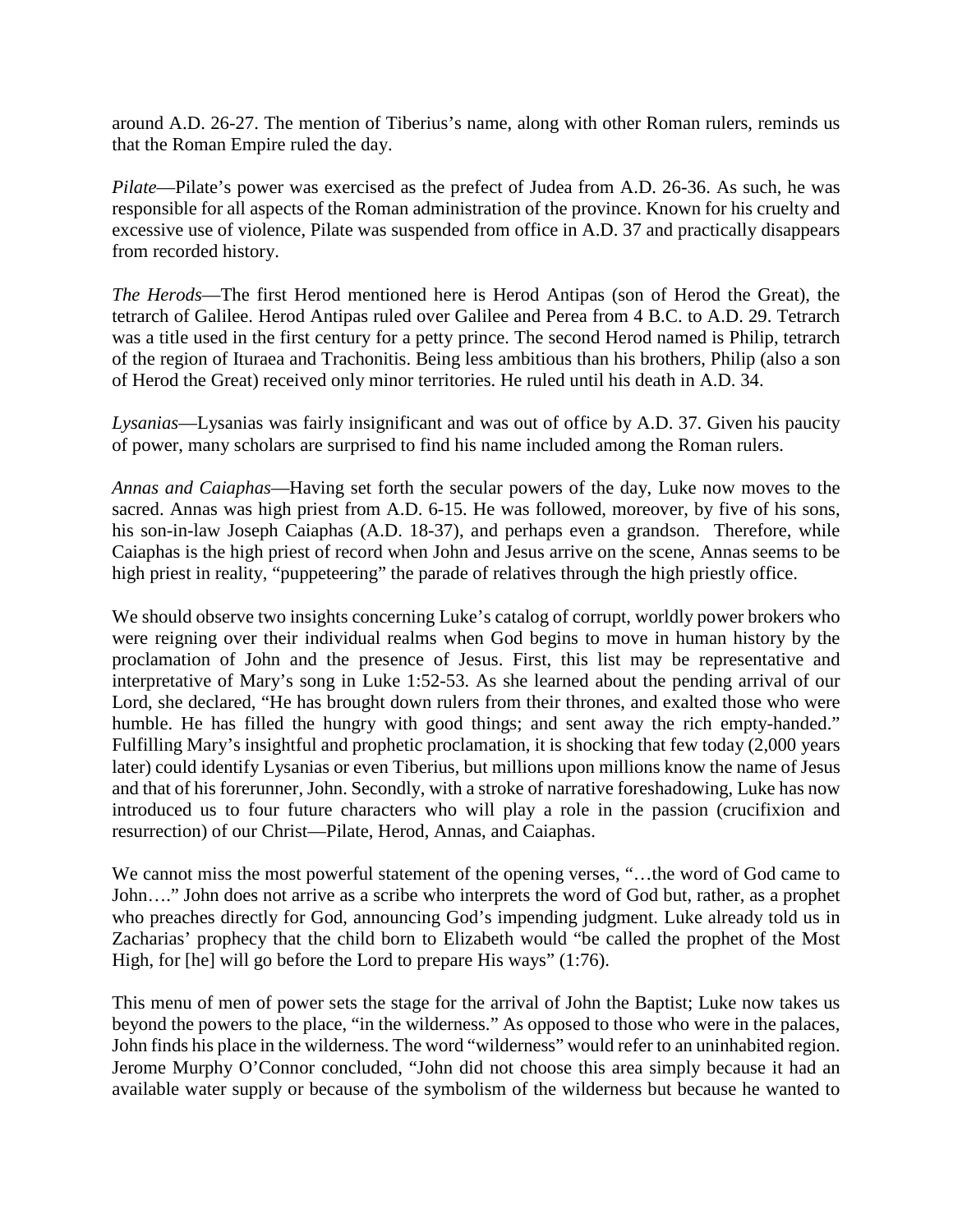make a 'deliberate prophetic gesture.'" Placing John in the wilderness indicates that he is the promised prophet of Isaiah 40, a voice calling in the wilderness (Isaiah 40:3). The designation of "wilderness" recalls Israel's own sojourn there (Jeremiah 2:2; Hosea 13:5; Amos 2:10; Acts 7:36). The wilderness was clearly perceived as the place where God would begin the renewal of his people (Hosea 2:14-15; 12:9). The wilderness, moreover, was also a place where other prophets went, expecting the coming activity of God (Matthew 24:26; Acts 21:38). And Elijah, whom John represented in the eyes of our Lord (Mark 9:11-13), was taken up in the wilderness beyond Jericho, across the Jordan. Lastly, the wilderness was associated with a new day, a new exodus when a prophet would arrive and declare deliverance for God's people.

## **Preaching Repentance (Luke 3:3-6)**

John's message is quite clear. Ancient Israel must repent and seek forgiveness for her sins in order to be prepared to receive the salvation of God which has arrived with the presence of Jesus. The word used for John's activity, "preach," is better translated "herald" or "announce." John's message is not mundane but, rather, quite unique. He is heralding a baptism, an immersion into humility and forgiveness to prepare God's people for what God is about to do when Jesus will proclaim, "Repent for the arrival of the kingdom of God is at hand" (Luke 4:18-19; 4:43). While other prophets had connected repentance and renewal with washing (Isaiah 1:16-17; 4:4; Ezekiel 36:25-26; Zechariah 13:1), John's clarion call for God's own people to immerse themselves in humility and repentance was unprecedented. Proselytes seeking to enter Judaism were sometimes immersed or baptized, but it would have been unheard of for a Israelites to submit to the baptismal waters.

While John's use of the Jordan's waters portrays a cleansing of the heart, his baptism was neither ultimate nor final. John's baptism boldly anticipates the arrival of Jesus and prepares God's people for the future baptism of the Spirit. Christian baptism, on the other hand, transcends John's baptism and vividly portrays the believer's participation with Jesus—we die with him; we are buried with him; and we rise with him—all portrayed in the plunging into and rising from the baptism waters (Romans 6:1-5).

We, at last, understand John's true mission as that of one crying in the wilderness in order to "make ready the way of the Lord." The "way" of the Lord is fitting for Luke, as he describes salvation as a continuity of a journey or a way. In fact, Luke's description of the Christians as followers of "the Way" (Acts 9:2; 16:17; 19:9, 23; 22:4; 24:14, 22) probably finds its foundation in Isaiah 40:3. Just like rough terrain obstructs travel, acting as a roadblock and hindrance, unrepentant hearts and smoldering sin block the way of our Lord into our hearts. Therefore, with changed hearts we are to make the way straight (easier) for the arrival of our Lord. Likewise, we are to bring down every hill or mountain that stands in the way. "To be made low" reminds us of the humility required earlier and elsewhere in Luke's Gospel (1:52; 14:11; 18:14). Calling for the crooked roads to be made straight, Luke offers an allusion to the corrupt generation that needs repentance in order to receive the arrival of good news found in Jesus.

In the summer of 1984, I noticed that Greenville Technological College in Greenville, South Carolina, was receiving a make-over. The landscaping was drastically improved, new signage was proudly displayed, and a few buildings were even re-bricked to bring a unified look to the campus. Noticing the beehive of activity at a once-sleepy college campus, I asked my father, who was a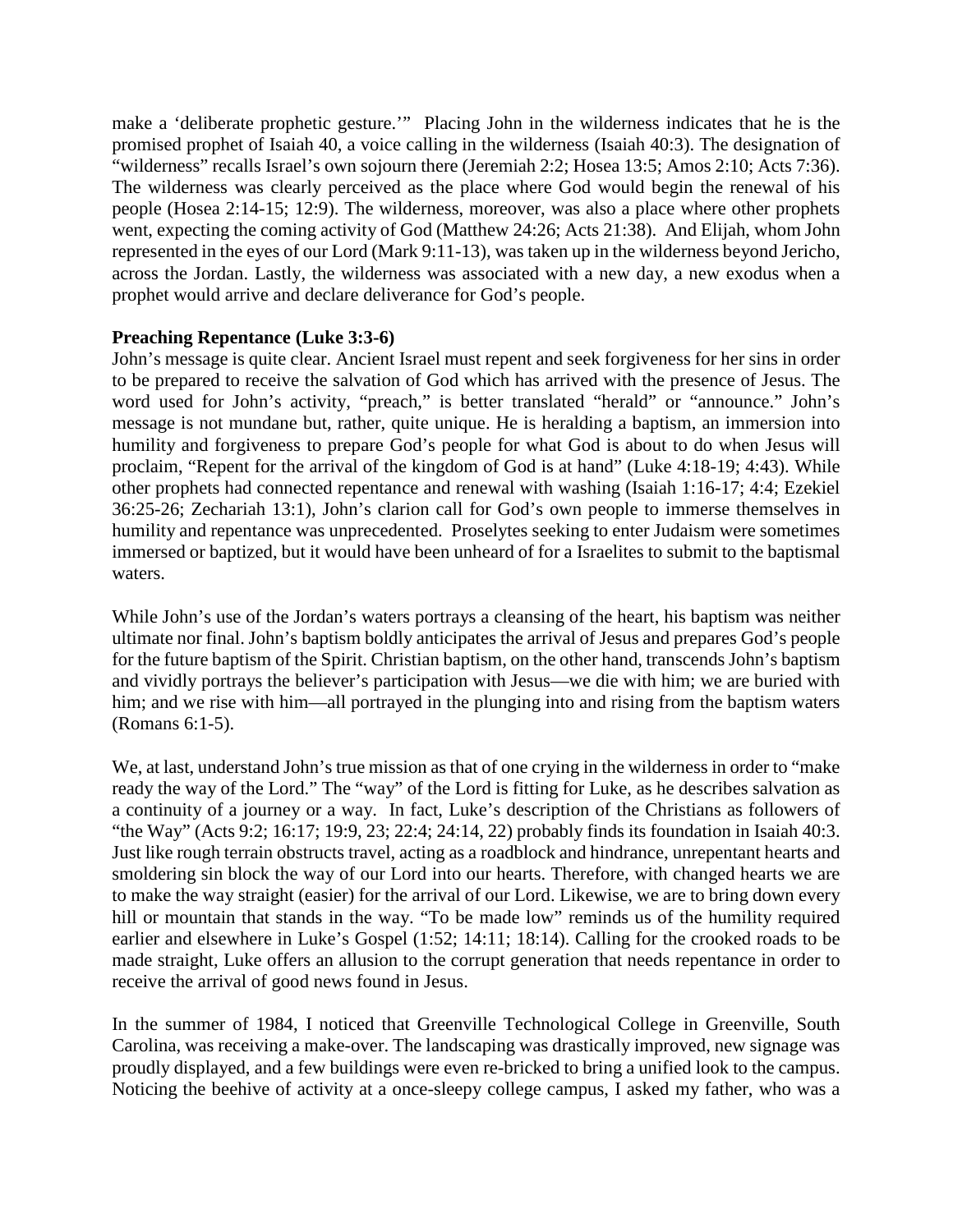professor of medical technology at the college, "Why the radical beautification of a once-barren place?" I remember to this day (more than three decades later) his shocking reply: "President Reagan is visiting this fall, so we're getting a campus facelift." As a young man, I was utterly shocked that so much preparation and planning would be made for a few-hour visit from the most powerful man in the world. In the same fashion, like Isaiah calling God's people to get ready for Yahweh's kingly arrival, John the Baptist calls ancient Israel to make radical preparation for the coming of the Christ. The crooked must be straight; the high must be made low; and the rough terrain must be graded—all done for God's arrival in the person of Jesus.

Finally, as Isaiah has already said, "All flesh shall see the salvation of God." With this declaration of salvation for all, Luke foreshadows the conclusion of his second volume, Acts 28:28, "Therefore let it be known to you that this salvation of God has been sent to the Gentiles; they will also listen." While John's own ministry may be more directed toward Israel (Luke 1:16; 3:3), it is but part of God's larger plan of redeeming all humanity.

### **Fleeing the Wrath (Luke 3:7)**

Labeling the crowd as a "brood of vipers," John is highlighting the hopeless condition of "God's people apart from true repentance." Rather than depicting them as "true children of Abraham" (v. 8), they are the sons of poisonous snakes. Behind the shadowy image of the snakes lies the slithering notion of Satan (Revelation 12:9). Once again, Luke sees the cosmic conflict as between two opposing forces, good and evil or light and darkness (Luke 1:78-79; 2:8-9). Wondering who warned them to flee God's wrath, John is implying that their certain doom can only be avoided by a true change of heart.

# **Bringing Forth Fruits (Luke 3:8-9)**

This repentance, moreover, must be authentic and actual. If the repentance is fruitless (fake), an attempt to avoid God's wrath through a mere dip in the Jordan will prove pointless.

By saying that God can turn stones into sons of Abraham, John is communicating that the true children of God are not identified by their birth into a covenant community but through response to God's gracious initiative. Perhaps Luke is also echoing the prophet Isaiah when he uses the imagery of chopping down fruitless trees (Isaiah 10:33-34). The astounding part of John's message, shockingly, is that the divine axe is not raised to remove the trees of Lebanon (Isaiah 10:33-34) but, rather, the trees of Israel.

# **Responding to the Call of Repentance (Luke 3:10-14)**

Shocked by John's prophetic warning concerning the coming wrath, his listeners sincerely seek a way out, a way to escape God's pending judgment. "What should we do?" was the desperate cry of a people needing to repent. Having already called them to bear the fruit of a faithful heart, John gives them specific examples. Like the prophets of old, John sees real righteousness as evident in acts of social justice—clothing the naked, feeding the hungry, dealing fairly with the powerless, speaking the truth, and living in contentment. To the gathered crowd, tax collectors, and Roman soldiers, John issues an unwavering expectation that their changed hearts will be demonstrated by changed lives. Concerning the tax system of the Roman Empire, the lowest bidder was awarded the task of collecting tolls and customs in a particular region. In return, the collector awarded the